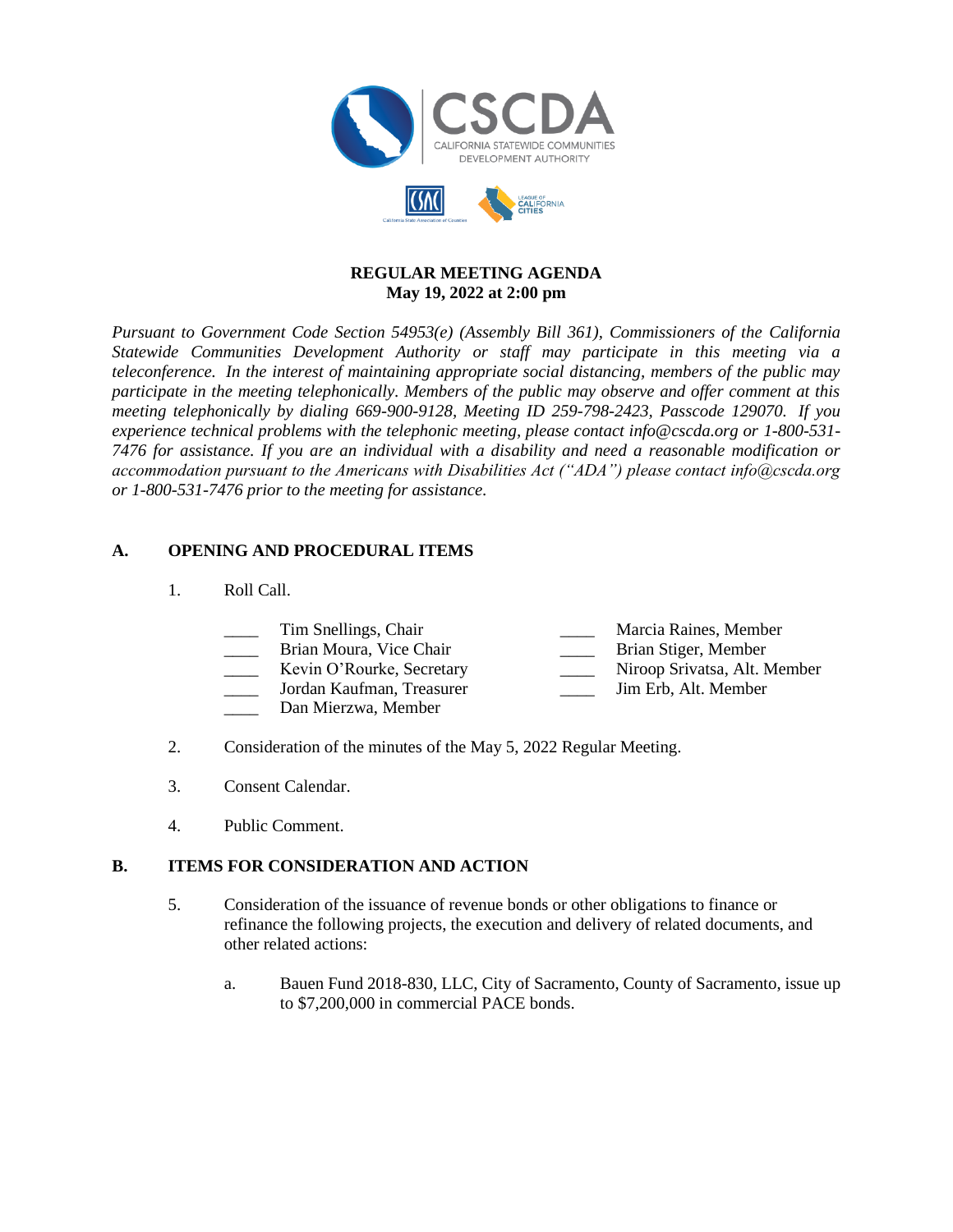- 6. Community Facilities District No. 2022-03 (Sheldon Farms) ("CFD No. 2022-02")
	- a. Conduct public hearing (hearing to be held at 2 p.m. or shortly thereafter):
		- 1. Open CFD No. 2022-03 Public Hearing.
		- 2. Close CFD No. 2022-03 Public Hearing.
	- b. Consideration of the following resolutions with respect to formation of CFD No. 2022-03:
		- 1. Resolution of formation establishing CFD No. 2022-03 providing for the levy of a special tax to finance certain public improvements and certain development impact fees.
		- 2. Resolution deeming it necessary to incur bonded indebtedness to finance certain public improvements and development impact fees to mitigate the impacts of development within CFD No. 2022-03.
		- 3. Resolution calling special mailed-ballot election within CFD No. 2022-03.
	- c. Conduct special election within CFD No. 2022-03.
	- d. Consider resolution declaring result of special mailed-ballot election within CFD No. 2022-03.
	- e. Conduct first reading of "Ordinance Levying a Special Tax for Fiscal Year 2022-2023 and Following Fiscal Years Solely Within and Relating to California Statewide Communities Development Authority Community Facilities District No. 2022-03 (Sheldon Farms), City of Elk Grove, County of Sacramento, State of California".
- 7. Consider the following resolutions to initiate proceedings to form CFD Nos. 2022-04, 2022-05 and 2022-06 (Parkside-Prudler-Pioneer), City of Woodland, County of Yolo:
	- a. Resolutions approving joint community facilities agreements and declaring intention to establish California Statewide Communities Development Authority Community Facilities District Nos. 2022-04, 2022-05 and 2022-06 (Parkside-Prudler-Pioneer), City of Woodland, County of Yolo, State of California, and to levy special taxes therein to finance certain public improvements and certain development impact fees.
	- b. Resolutions to incur bonded indebtedness to finance certain public improvements within California Statewide Communities Development Authority Community Facilities District No. 2022-04, 2022-05 and 2022-06 (Parkside-Prudler-Pioneer), City of Woodland, County of Yolo, State of California and calling for a public hearing.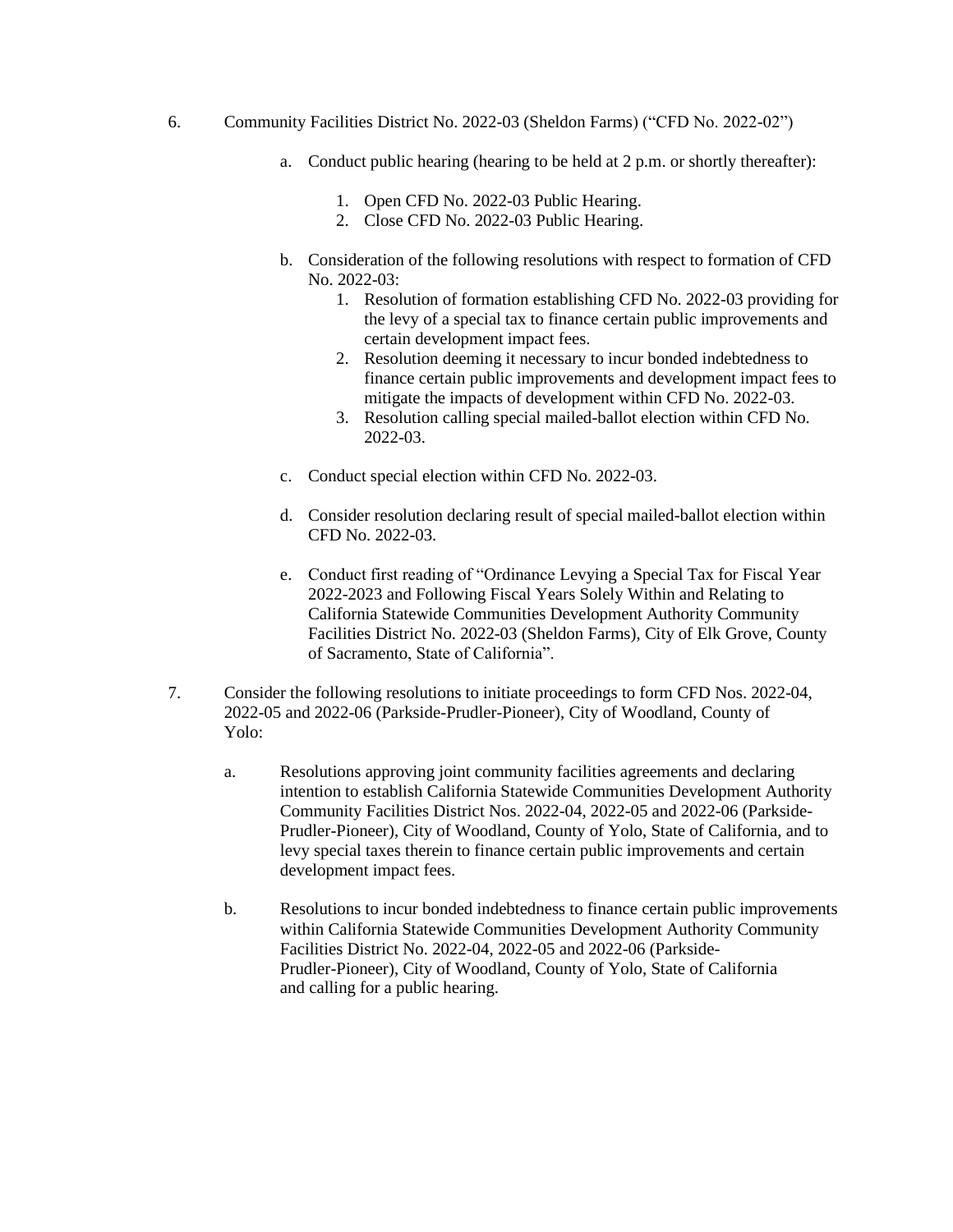- 8. Consider the following resolutions to initiate proceedings to form CFD No. 2022-01 (Tirador), City of San Juan Capistrano, County of Orange:
	- a. Resolution approving joint community facilities agreements and declaring intention to establish California Statewide Communities Development Authority Community Facilities District No. 2022-01 (Tirador), City of San Juan Capistrano, County of Orange, State of California, and to levy special taxes therein to finance certain public improvements and certain development impact fees.
	- b. Resolution to incur bonded indebtedness to finance certain public improvements and certain development impact fees within California Statewide Communities Development Authority Community Facilities District No. 2022-01 (Tirador), City of San Juan Capistrano, County of Orange, State of California and calling for a public hearing.
- 9. Consideration of scholarship award for the Local Government Summer Institute at Stanford for Richard Rojas.
- 10. Consideration of Lieef Real Estate Energy Partners as a CSCDA commercial PACE Program Administrator.
- 11. Consideration of three-year program administration agreement extension for Nuveen Green Capital (formerly Greenworks).

#### **C. STAFF ANNOUNCEMENTS, REPORTS ON ACTIVITIES OR REQUESTS**

- 12. Executive Director Update.
- 13. Staff Updates.
- 14. Adjourn.

#### **NEXT MEETING:** Thursday, June 2, 2022 at 2:00 p.m.